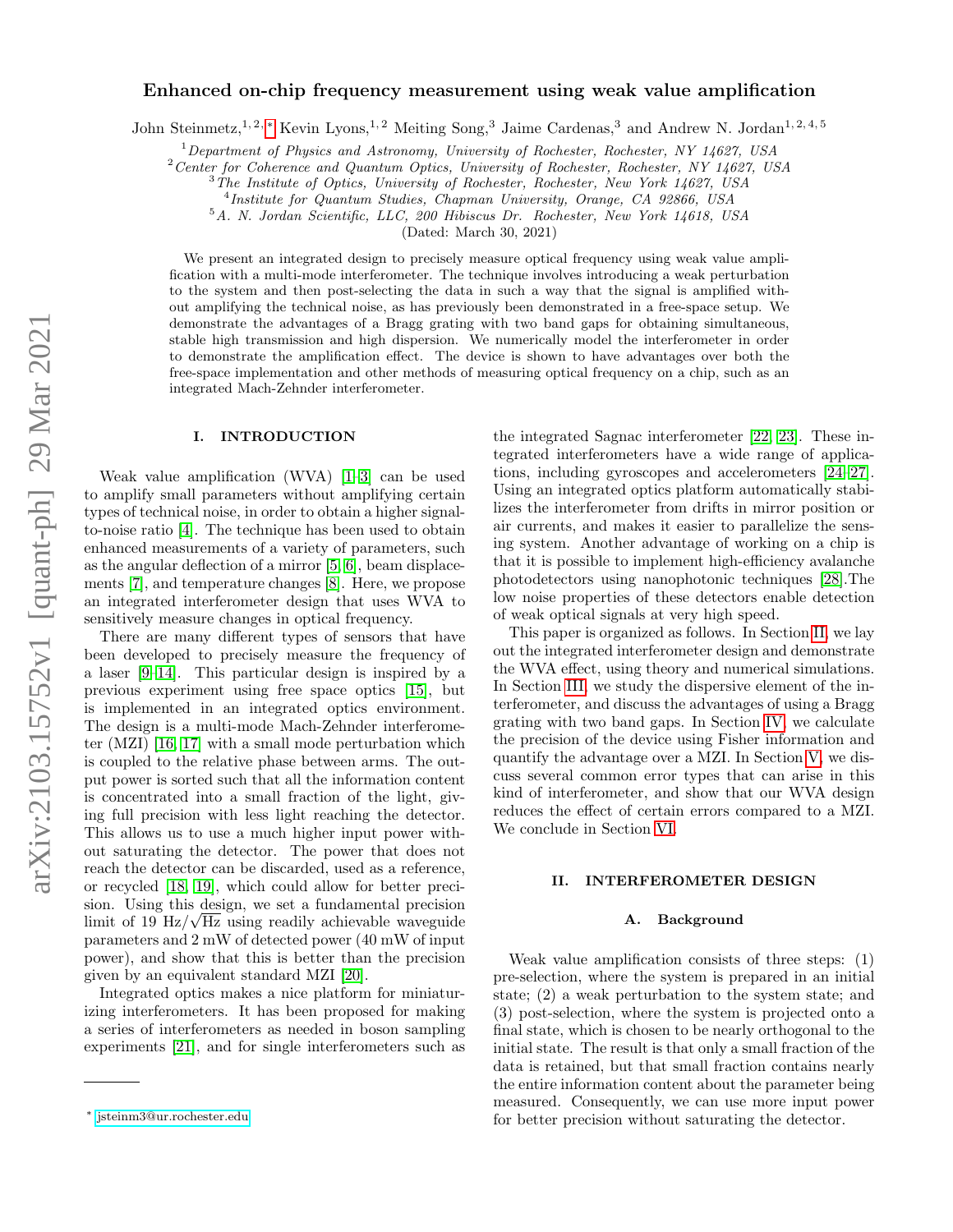

<span id="page-1-0"></span>FIG. 1. The proposed interferometer design. The  $TE_0$  mode enters into the upper arm. A frequency-dependent relative phase of  $\phi(\omega)$  is added using a Bragg grating, followed by oppositely tilting phase fronts with wavenumber  $\kappa$  using the mode converter design shown in Fig. [2.](#page-2-0) We choose the amplification factor  $\kappa$  such that  $\phi(\omega) \ll \kappa \ll 1$ . The upper output port is read out using one of the two methods proposed in Section [II D.](#page-2-1)

We consider an infinite planar dielectric waveguide where the core, with index of refraction  $n_1$ , exists everywhere in space for  $|x| \leq d$ . The cladding layers fill the remainder of space, and for simplicity we assume they both have the same index of refraction  $n_2$ , where  $n_2 < n_1$ so that the wave is guided. We take the z-direction to be the direction of propagation and assume  $\partial_y U = 0$ , where  $U$  is any component of the field. We make use of the first two transverse electric modes  $TE_0$  and  $TE_1$  (although a similar analysis can be applied to the TM modes). The first two TE modes are

$$
TE_0(x, z) = e^{i\beta_0 z} \begin{cases} B_0^- e^{\gamma_0 (x+d)}, & x < -d \\ A_0 \cos(K_0 x), & -d < x < d \\ B_0^+ e^{-\gamma_0 (x-d)}, & x > d, \end{cases}
$$
 (1)

$$
TE_1(x, z) = e^{i\beta_1 z} \begin{cases} B_1^- e^{\gamma_1 (x+d)}, & x < -d \\ A_1 \sin(K_1 x), & -d < x < d \\ B_1^+ e^{-\gamma_1 (x-d)}, & x > d, \end{cases} \tag{2}
$$

where  $K_{0,1} = \sqrt{n_1^2 k_0^2 - \beta_{0,1}^2}$  are transverse wavenumbers,  $\gamma_{0,1} = \sqrt{\beta_{0,1}^2 - n_2^2 k_0^2}$  are decay constants, and  $\beta_{0,1}$  are the propagation constants associated with the two modes [\[29\]](#page-11-13). The amplitudes are given by  $B_0^{\pm}$  =  $A_0 \cos(K_0 d)$  and  $B_1^{\pm} = \pm A_1 \sin(K_1 d)$ , where  $A_{0,1}$  are determined by normalization. The propagation constants can be determined by solving the transcendental equation

<span id="page-1-1"></span>
$$
\gamma_m d = K_m d \tan(K_m d - m\pi/2),\tag{3}
$$

where  $m = 0, 1, \dots$  labels the TE<sub>m</sub> modes. For this design, we choose waveguide parameters such that there are only two solutions, corresponding to  $m = 0, 1$ . The highest supported guided modes is the number  $m$  for which

$$
k_0 d\sqrt{n_1^2 - n_2^2} \ge \frac{m\pi}{2},\tag{4}
$$

so we choose parameters such that this inequality is satisfied when  $m = 1$ . For numerical simulations throughout this paper, we choose  $\lambda = 1550$  nm,  $d = 0.3$   $\mu$ m, and indices of refraction  $n_1 = 1.98$  and  $n_2 = 1.45$ , corresponding to a silicon nitride core and silica cladding [\[30\]](#page-11-14).

### B. Pre-selection

We propose an interferometer design, shown in Fig. 1. which uses a small mode perturbation to sensitively read out the optical frequency of the input beam. We start with an injected  $TE_0$  mode in the upper arm, which can be represented in the joint (path)  $\otimes$  (mode) space as

$$
\psi = \begin{pmatrix} 1 \\ 0 \end{pmatrix} \otimes \begin{pmatrix} 1 \\ 0 \end{pmatrix} \tag{5}
$$

where the path vector refers to the two arms of the interferometer in the (upper, lower) basis, and the mode vector is in the  $(TE_0, TE_1)$  basis. This state is split with a  $50/50$  directional coupler, which uses evanescent coupling to transfer power between the two waveguides. The power in the upper and lower waveguides during the directional coupler is

$$
I_u \propto \cos^2(\kappa_c L)
$$
  
\n
$$
I_l \propto \sin^2(\kappa_c L),
$$
\n(6)

where  $\kappa_c$  is a coupling constant [\[31\]](#page-11-15). To obtain a 50/50 coupler, we choose the length of the coupler to be  $L =$  $\frac{\pi}{2\kappa_c}$ , resulting in

$$
\psi = \frac{1}{\sqrt{2}} \begin{pmatrix} 1 \\ i \end{pmatrix} \otimes \begin{pmatrix} 1 \\ 0 \end{pmatrix} . \tag{7}
$$

In one of the arms, the light encounters a dispersive medium, such as a Bragg grating, that imparts a frequency-dependent phase  $\phi(\omega)$ . The grating has a medium index that depends sharply on the frequency, resulting in a steep dispersion relation. This is discussed further in Section [III.](#page-3-0) The state picks up a relative phase  $\phi(\omega)$  between the two arms that depends sensitively on the optical frequency,

$$
\psi = \frac{1}{\sqrt{2}} \begin{pmatrix} e^{i\phi/2} \\ ie^{-i\phi/2} \end{pmatrix} \otimes \begin{pmatrix} 1 \\ 0 \end{pmatrix} . \tag{8}
$$

## C. Mode perturbation

After introducing the relative phase, we apply opposite tilted phase fronts with wavenumber  $\kappa$  (where  $\kappa$  is taken to be real) by converting a small fraction  $\kappa$  of the TE<sub>0</sub> mode into  $TE_1$ . The opposite change can be engineered across the other waveguide. We present a design for a "mode converter", shown in Fig. [2,](#page-2-0) in order to perform the transformation

$$
TE_0 \to \sqrt{1 - \kappa^2} TE_0 \pm i\kappa TE_1,\tag{9}
$$

where opposite signs are used in each arm. This is similar to the transformation caused by a beam splitter, but in mode space. It is analogous to the beam deflection caused by a prism or mirror tilt in the free space setup [\[5,](#page-10-3) [15\]](#page-11-1). The parameter  $\kappa$  should be chosen such that  $\phi \ll \kappa \ll 1$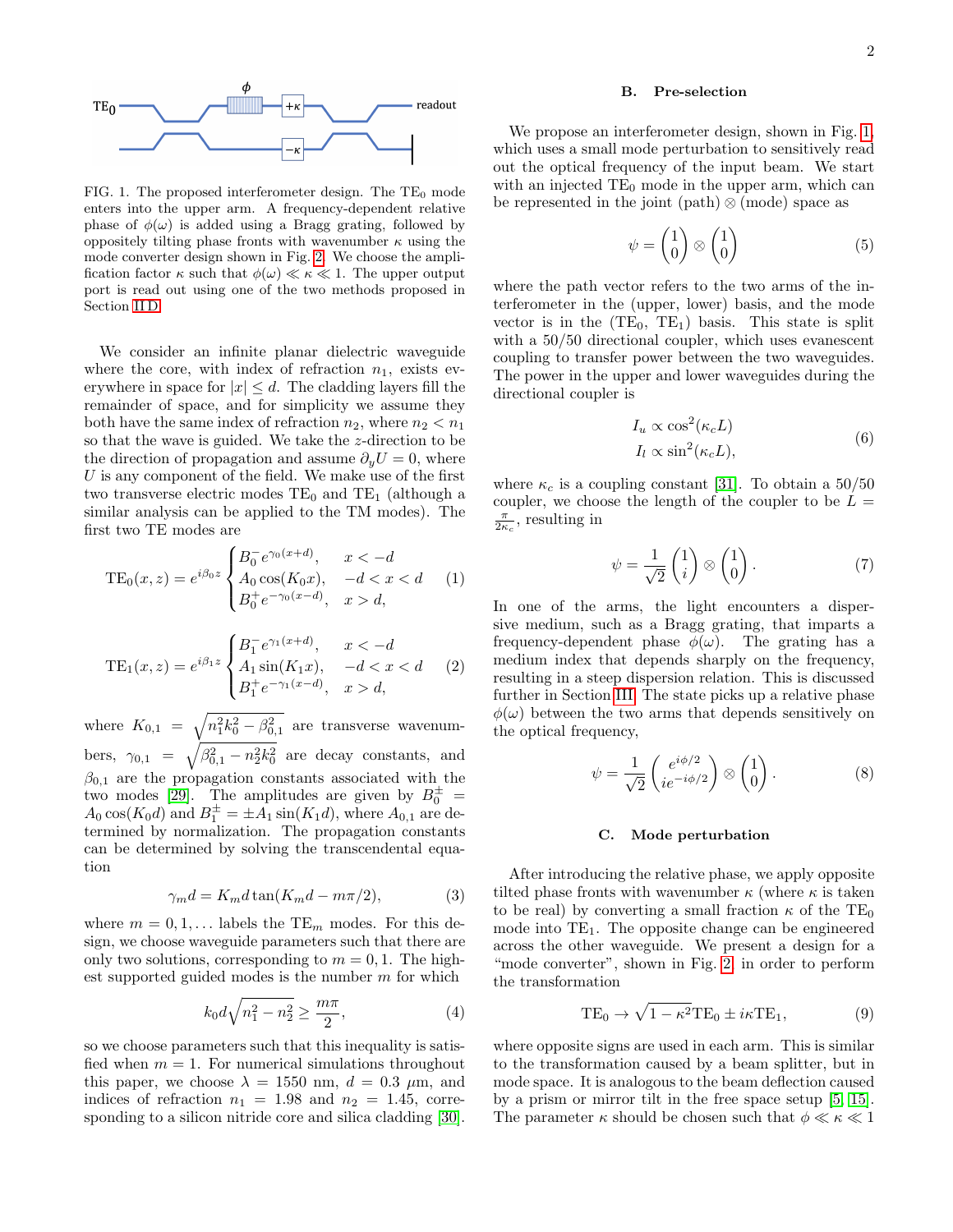

<span id="page-2-0"></span>FIG. 2. Design of a mode converter, which applies a small perturbation to the mode profile. A small fraction  $\kappa^2$  of the power is siphoned off into an auxiliary waveguide using a directional coupler. The original waveguide, which only supports the  $TE_0$  mode, enters a tapering region where it gradually increases in width until it supports both  $TE_0$  and  $TE_1$ . This occurs slowly enough that light in the  $TE_0$  mode will tend to stay in the  $TE_0$  mode. The final width is chosen such that its  $TE_1$  mode is matched to the  $TE_0$  mode of the auxiliary waveguide. The light from the auxiliary waveguide is then coupled back into the original waveguide.

in order to realize the weak value effect. The state after the mode perturbation, written as a non-separable vector in the same (path)  $\otimes$  (mode) basis, is

$$
\psi = \frac{1}{\sqrt{2}} \begin{pmatrix} \sqrt{1 - \kappa^2} e^{i\phi/2} \\ i\kappa e^{i\phi/2} \\ i\sqrt{1 - \kappa^2} e^{-i\phi/2} \\ \kappa e^{-i\phi/2} \end{pmatrix} . \tag{10}
$$

### <span id="page-2-1"></span>D. Post-selection

The light in the two arms of the interferometer is then combined using another 50/50 directional coupler. The  $TE_0$  and  $TE_1$  modes have different coupling constants  $\kappa_c$ , so we must be careful to choose a length where both modes have transferred half their power. After this directional coupler, the state is

$$
\psi = i \begin{pmatrix} \sqrt{1 - \kappa^2} \sin(\phi/2) \\ \kappa \cos(\phi/2) \\ \sqrt{1 - \kappa^2} \cos(\phi/2) \\ -\kappa \sin(\phi/2) \end{pmatrix} .
$$
 (11)

The upper and lower arms have total intensity (normalized relative to the input intensity)

$$
I_u = (1 - \kappa^2) \sin^2(\phi/2) + \kappa^2 \cos^2(\phi/2) \approx \kappa^2
$$
  
\n
$$
I_l = (1 - \kappa^2) \cos^2(\phi/2) + \kappa^2 \sin^2(\phi/2) \approx 1 - \kappa^2,
$$
 (12)

where  $\kappa \ll 1$ , so we refer to the corresponding output ports as the "dark port" and "bright port" respectively. We post-select on the dark port, which gives the state

$$
\psi_d = i \left( \frac{\sqrt{1 - \kappa^2} \sin(\phi/2)}{\kappa \cos(\phi/2)} \right) \approx i \left( \frac{\phi}{\kappa} \right) \tag{13}
$$

to first order in the approximations  $\phi \ll 1$  and  $\kappa \ll 1$ . If we are interested in measuring the carrier frequency via the phase, then we can rewrite the mode as

<span id="page-2-2"></span>
$$
\psi_d \approx i\kappa \left[ \text{TE}_1(x) + \left( \frac{\phi}{2\kappa} \right) \text{TE}_0(x) \right],
$$
\n(14)



<span id="page-2-3"></span>FIG. 3. The intensity profile in the dark port for a range of relative phases  $\phi$ . The shaded region is the core of the waveguide. When  $\phi = 0$ , the two lobes are balanced, meaning  $I_L = I_R$ . As the phase increases, the mode profile shifts to the right, and the magnitude of the signal [\(17\)](#page-3-1) grows proportionally to  $\phi/\kappa$ , where  $\kappa = 0.05$ .

so after renormalization, we have mainly a  $TE_1$  mode with a small amount of  $TE_0$  mode added in. The phase  $\phi$  is "amplified" by  $1/\kappa \gg 1$ , and the post-selection probability is given by  $\kappa^2$ .

We suggest two different methods to read out the amplified phase. One method is to measure the ratio between  $TE_0$  and  $TE_1$  modes, giving a signal

<span id="page-2-4"></span>
$$
S = \frac{\phi}{2\kappa}.\tag{15}
$$

This mode ratio can be read out using a separate multimode interferometer at the dark port which has an output power that depends on the mode ratio. It could also be read out by bringing in a new waveguide, whose fundamental mode frequency is equivalent to the  $TE_1$  mode of the original waveguide, and which will not support the original  $TE_0$  mode. In this way, we can siphon off the  $TE_1$  mode while leaving the  $TE_0$  mode untouched. Photodetectors would then be placed at the ends of those waveguides, and the relative intensity would be read out. Applied to the case of mode [\(14\)](#page-2-2), one detector would collect only the information signal, and register intensity  $(\phi/2)^2$ , while the other would measure intensity  $\kappa^2$ , which would carry no frequency information. The latter signal can be monitored as a reference, discarded, or recycled [\[18,](#page-11-4) [19\]](#page-11-5). As is shown in Section [IV,](#page-5-0) measuring the mode ratio is an optimal measurement, i.e. it gives the best possible frequency precision. This is amplified by a factor of  $1/\kappa$  when compared with the standard MZI signal,  $S_{MZI} \propto \sin \phi \approx \phi$ , derived by taking the intensity difference between the two output ports.

A second readout method is to measure the displacement of the mode profile. This is a closer analogy with free space experiments, where the phase is read out by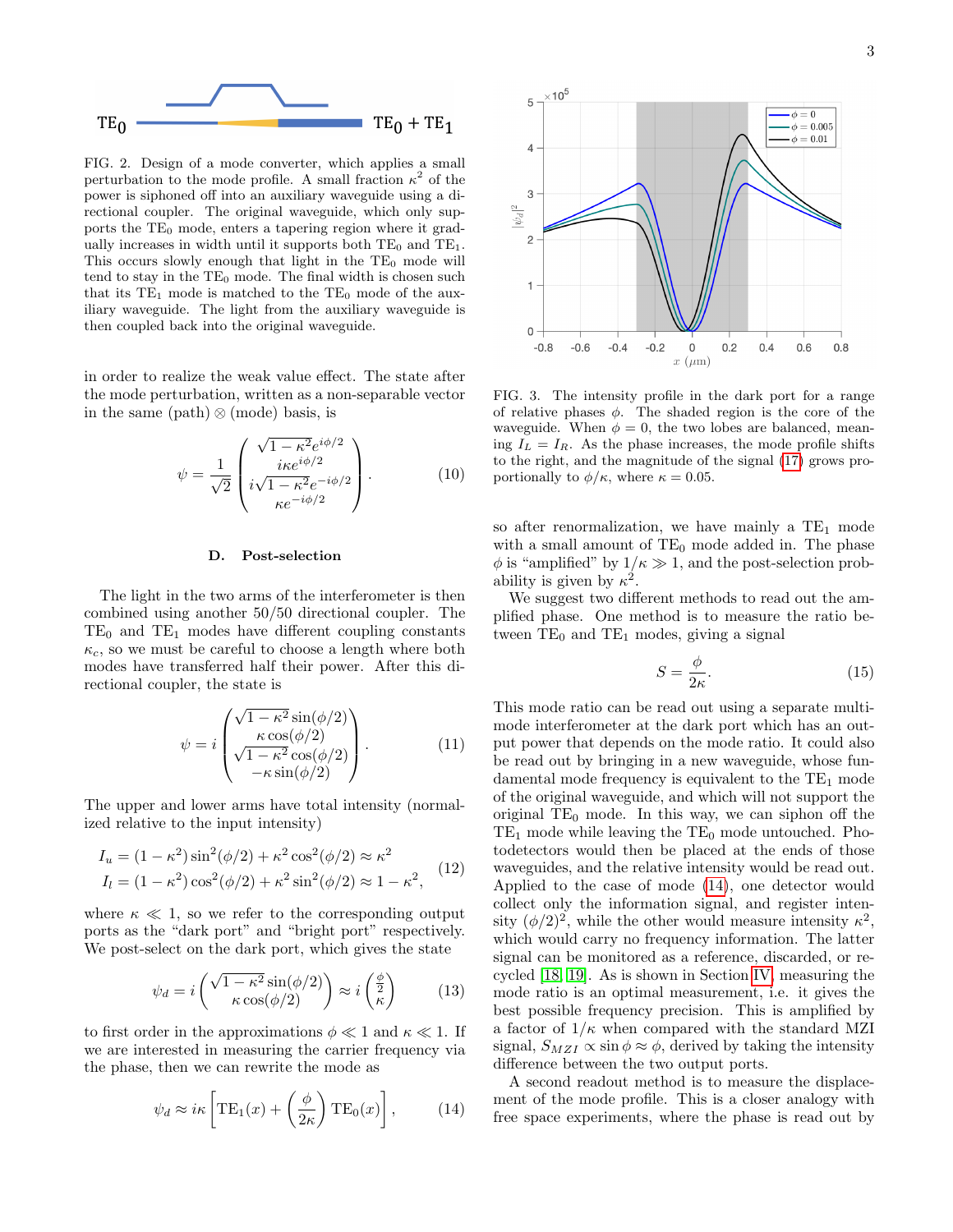measuring the beam deflection with a split detector. In this case, the expectation value of the transverse position in the dark port depends on the amplified phase,

<span id="page-3-3"></span>
$$
\langle x \rangle \propto \phi(\omega) / \kappa. \tag{16}
$$

The intensity profile is shown for various values of  $\phi$  in Fig. [3.](#page-2-3) This could be measured using a Y-branch in the waveguide, terminated at the end of the sample by fast photodiodes. The normalized difference signal from the photodiodes in the two arms is

<span id="page-3-1"></span>
$$
S = \frac{I_R - I_L}{I_R + I_L} \approx \frac{\alpha \phi(\omega)}{\kappa},\tag{17}
$$

where  $I_L = \int_{-d}^{0} dx |\psi(x)|^2$  and  $I_R = \int_{0}^{d} dx |\psi(x)|^2$  are the intensities in the left and right half of the dark port waveguide, and  $\alpha \equiv \int_{-d}^{0} dx \text{TE}_0 \text{TE}_1 - \int_{0}^{d} dx \text{TE}_0 \text{TE}_1$  is a mode constant which does not depend on  $\phi$  or  $\kappa$ . Unlike the mode ratio method, this readout scheme is not optimal, meaning it cannot saturate the ultimate bound on frequency precision (this is discussed further in Sec-tion [IV\)](#page-5-0). Also, the true value of  $S$  diverges more quickly from the linear approximation we have used, leading to a smaller working range in  $\phi$ . For these reasons, we will use the mode ratio readout throughout the rest of this paper.

#### <span id="page-3-0"></span>III. SLOW LIGHT USING A DOUBLE BRAGG GRATING

### A. Bragg grating theory

In order to create strong dispersion, we consider the use of a Bragg grating in one arm of the interferometer [\[29,](#page-11-13) [34\]](#page-11-16). Another method of creating a frequency-dependent phase is to use the dispersion provided by one or more ring resonators [\[35\]](#page-11-17), but here we restrict the analysis to Bragg gratings. A Bragg grating is a periodic alternating index of refraction

$$
n(z) = \bar{n} + \delta n_g(z),\tag{18}
$$

where  $\bar{n} = \frac{\beta \lambda}{2\pi}$  is the effective index of refraction of the waveguide for the  $TE_0$  mode (the only mode traveling through the grating), and  $\delta n_q(z)$  has spatial periodicity Λ. The periodic grating opens a photonic band gap, where certain wavenumbers cannot propagate through the grating, centered at  $\lambda = 2\bar{n}\Lambda$ . This is analogous to the conduction band gap in semiconductors. The traveling waves exhibit dispersion, and slow light effects can appear near the band gap. This is related to the nonvanishing first derivative of the index of refraction with respect to frequency. While any periodic index of refraction is sufficient to produce this effect, we will focus here on the simplest case of a sinusoidal grating,  $\delta n_g = n_a \cos(2\pi z/\Lambda)$ , which can be created using laser



<span id="page-3-2"></span>FIG. 4. (a) Transmission and (b) normalized group velocity of the TE<sub>0</sub> mode in a Bragg grating of length  $L = 6.58$  mm with  $\kappa_q L = 4$ . The dashed blue curve shows the result of [\(21\)](#page-4-0), which assumes a grating of infinite length. Inside the band gap, the altered wavenumber  $q$  is imaginary, so the wave is evanescent and its amplitude decays as it moves through the grating. If the grating is infinite, there is zero transmission throughout the entire band gap. However, if the grating is finite, the evanescent wave can tunnel through the grating with reduced power and superluminal group velocity. This is called the Hartman effect, and has been observed experimentally in fiber Bragg gratings [\[32,](#page-11-18) [33\]](#page-11-19). The two curves converge as we move away from the band gap. These plots were created using the fundamental matrix method, which is described in Appendix [A.](#page-9-1)

etching from an interference pattern as one fabrication technique.

For a Bragg grating of infinite length, the propagating field takes the form  $e^{\pm iqz}$ , where

$$
q = \pm \sqrt{\delta^2 - \kappa_g^2} \tag{19}
$$

is the new wavenumber,  $\delta(\omega) = \frac{n_1}{c}(\omega - \omega_B) \equiv \beta(\omega)$  –  $\beta_B$  is the detuning of the wavenumber from the Bragg wavenumber  $\beta_B = \pi/\Lambda$ , and  $\kappa_g = \pi n_a/\lambda$  is the coupling coefficient between the forward and backwards modes. If the detuning  $|\delta|$  is less than the coupling  $\kappa_g$ , there is no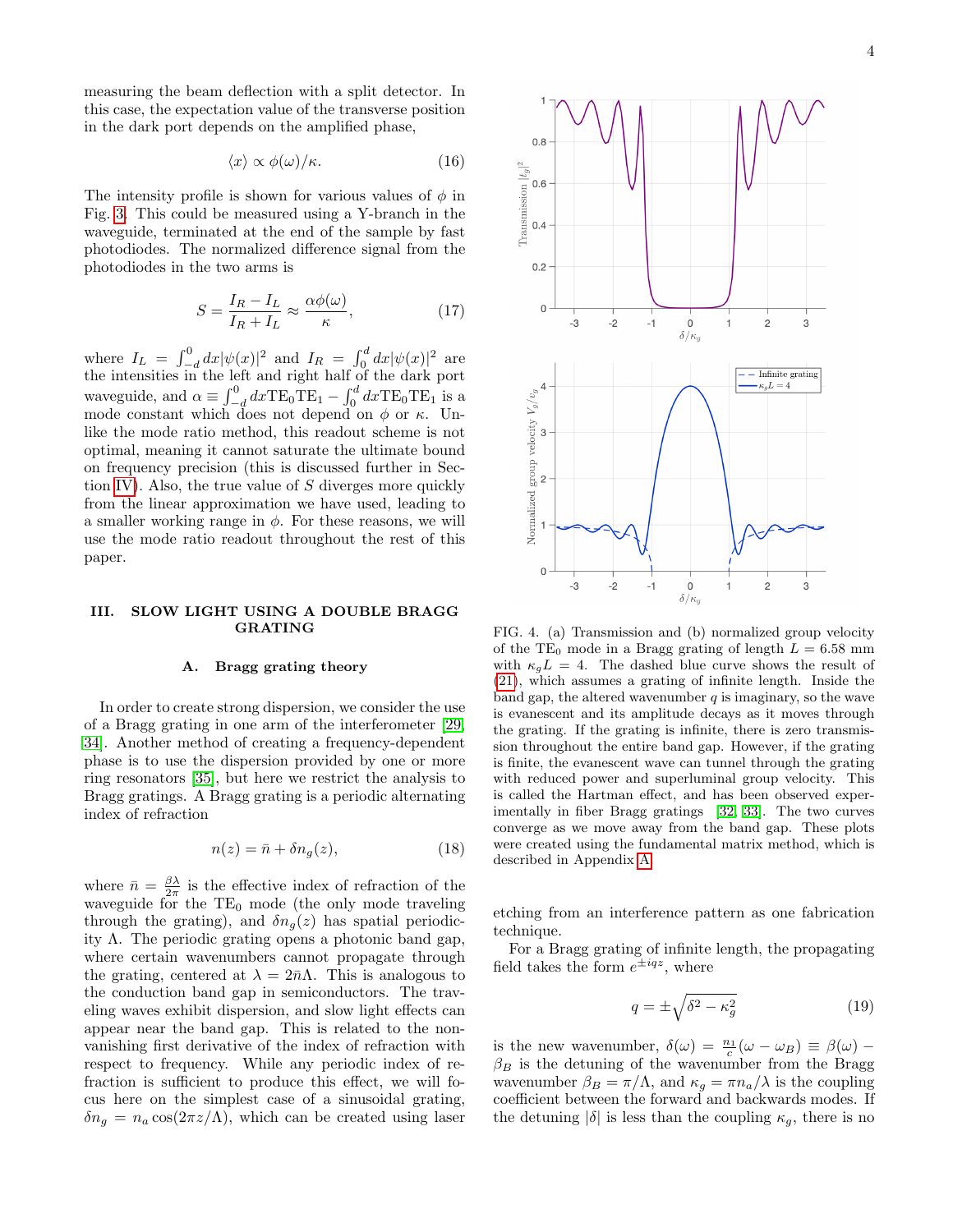(real) solution, and the traveling wave mode cannot exist. Outside this band, the wave number is modified by the grating to become  $\beta_e = \beta_B \pm q$ . The dependence of q on  $\omega$  indicates the presence of dispersive effects. We expand  $\beta_e$  in a Taylor series in  $\omega$ ,

$$
\beta_e(\omega) = \beta_0^g + (\omega - \omega_0)\beta_1^g + \frac{1}{2}(\omega - \omega_0)^2 \beta_2^g + \dots \quad (20)
$$

and study the first derivative, which sets the group velocity of the grating (or sensitivity of the phase to frequency),

<span id="page-4-0"></span>
$$
V_g = 1/\beta_1^g = \pm v_g \sqrt{1 - \kappa_g^2/\delta^2},\tag{21}
$$

where  $v_g = (\partial \delta / \partial \omega)^{-1} = (\partial \beta / \partial \omega)^{-1}$  is the native group velocity of the waveguide. As  $|\delta|$  approaches  $\kappa_g$ , the group velocity slows to zero, while for  $|\delta| \gg \kappa_g$ , the grating is irrelevant.

The group velocity of a finite-length grating can be obtained using

<span id="page-4-1"></span>
$$
\frac{L}{V_g} = \frac{\partial \arg(r_g)}{\partial \omega},\tag{22}
$$

where

$$
r_g = \frac{i\kappa_g \sin(qL)}{q \cos(qL) - i\delta \sin(qL)}\tag{23}
$$

is the complex reflection coefficient [\[36,](#page-11-20) [37\]](#page-11-21). This takes into account edge effects, which cause oscillations about the expression given in [\(21\)](#page-4-0). Equation [\(22\)](#page-4-1) converges to [\(21\)](#page-4-0) as the length of the grating becomes very large. A comparison is shown in Fig. [4.](#page-3-2)

While it may be tempting to work very close to  $|\delta|$  =  $\kappa_a$  to get the slowest light, this is generally a bad idea because a large fraction of the light is reflected. Fig. [4](#page-3-2) demonstrates the inconvenient conclusion that when the group velocity is low, the transmission is also low. If we move a bit away from  $\delta = \kappa_g$  and take the length of the grating to be fairly long, we can still obtain high transmission while keeping relatively low group velocity.

One of the awkward features of working near the band gap is that while there is dispersion that will help in our frequency measurement, the transmission is changing (typically rapidly) as frequency (or detuning) is changed, as shown in Fig. [4.](#page-3-2) We would like to have relatively constant transmission throughout the working frequency range, while also having small group velocity, or high dispersion.

## B. Two resonances

One way to mitigate this difficulty that was proposed in the context of atomic resonances is to work in the region between two resonances [\[38,](#page-11-22) [39\]](#page-11-23). This technique allows high-precision frequency measurements with relatively high optical transmission so as to minimize the



<span id="page-4-2"></span>FIG. 5. Numerical simulation of the double Bragg grating proposal. Transmission, group velocity (normalized with respect to the native group velocity of the waveguide), and effective index of refraction are plotted for a double grating with band gaps centered at  $\Lambda_1$  = 1549.82 nm and  $\Lambda_2 = 1550.18$  nm (shown by the black dash-dotted lines), and  $n_a = n_b = 3 \times 10^{-4}$ . In between the band gaps, there is relatively stable high transmission ( $\sim$  0.99) and low group velocity ( $\sim 68\%$  of the native group velocity). This also corresponds to a large derivative  $\frac{\partial \bar{n}}{\partial \omega}$ . These plots were created using the thin layer method, which is described in Appendix [A.](#page-9-1)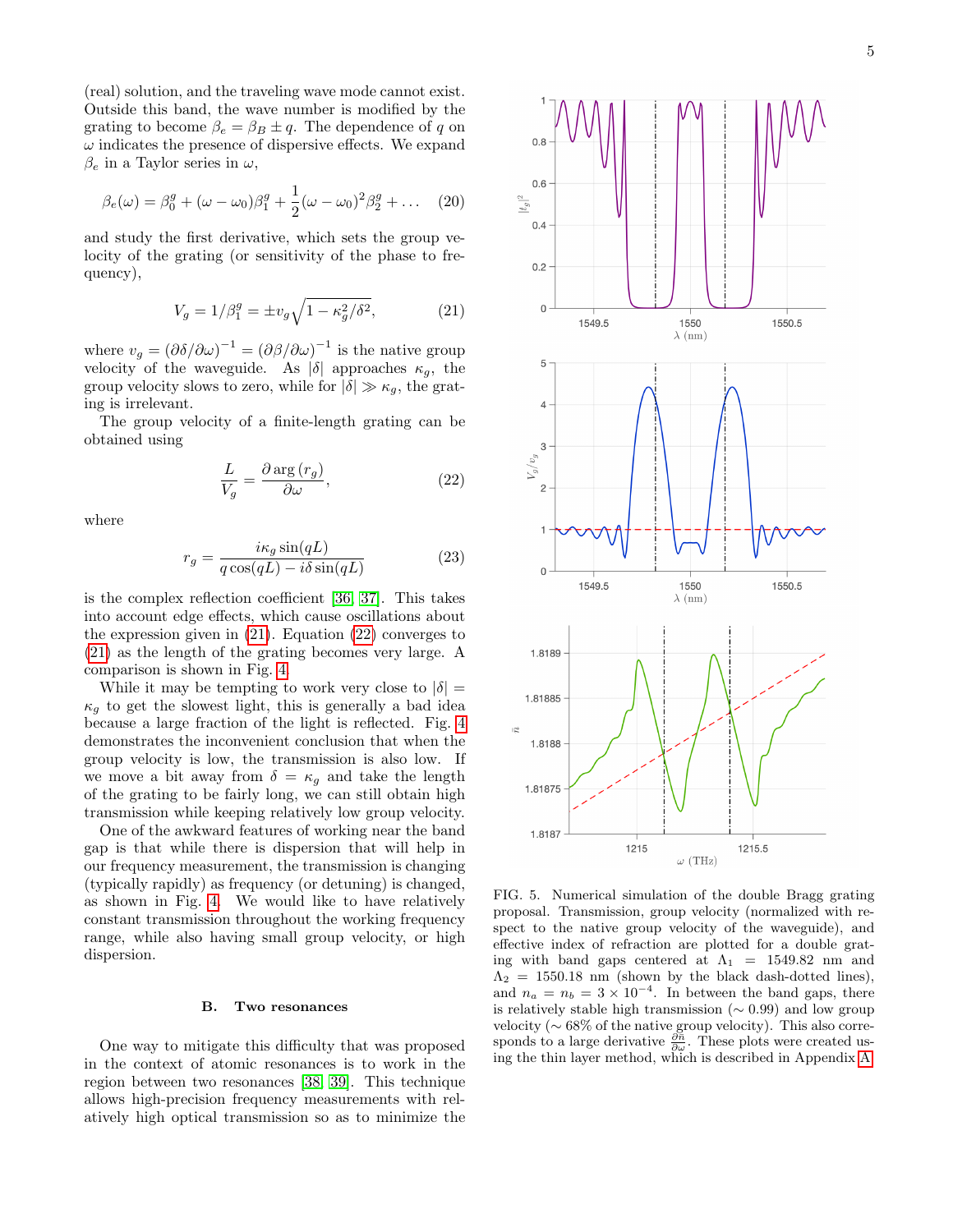optical losses. We can use an analogous idea here by having a double periodicity in the grating,

$$
\delta n(z) = n_a \cos(2\pi z/\Lambda_1) + n_b \cos(2\pi z/\Lambda_2). \tag{24}
$$

This grating will then open up two photonic band gaps centered at  $\beta_1 = \pi/\Lambda_1$  and  $\beta_2 = \pi/\Lambda_2$ , each with a width given by  $\kappa_{q1,2}$ , where  $\kappa_{q1} = \pi n_a/\lambda_1$  and  $\kappa_{q2} = \pi n_b/\lambda_2$ . By arranging a region of parameter space that allows propagating modes between  $\beta_1 + \kappa_{q1}$  and  $\beta_2 - \kappa_{q2}$ , we can accomplish the same basic physics that was accomplished in the atomic system: a region of frequency space that has fairly high transmission, but also high dispersion (very slow light). A numerically simulated comparison of transmission and group velocity for a grating with two band gaps is shown in Fig. [5.](#page-4-2) As expected, there are two band gaps centered at  $\Lambda_1$  and  $\Lambda_2$ . The regions inside the band gaps exhibit superluminal group velocity but close to zero transmission. On the outside of the two band gaps, the transmission and group velocity both oscillate. In the center of the two band gaps, there is high transmission and relatively low group velocity, which are the desired qualities of the double Bragg grating concept design. The region between the band gaps is small (in Fig. [5](#page-4-2) the window is 0.36 nm) which limits the working frequency range, but the whole region has high transmission and low group velocity.

### <span id="page-5-0"></span>IV. SENSITIVITY AND PRECISION ANALYSIS

#### A. Sensitivity

The frequency sensitivity of the device is given by

$$
\Delta S = \frac{\partial S}{\partial \phi} \frac{\partial \phi}{\partial \omega} \Delta \omega, \tag{25}
$$

where  $S$  is the output signal given by  $(15)$  or  $(17)$  depending on the readout method,  $\frac{\partial \phi}{\partial \omega}$  is the dispersion from the Bragg grating,  $\Delta \omega$  is the frequency shift to be measured, and  $\frac{\partial S}{\partial \phi} = \frac{1}{2\kappa}$  is the amplification factor using the mode ratio readout method. The higher the dispersion and amplification of the device, the more sensitive the signal will be to changes in frequency. The relative phase caused by the Bragg grating, assuming equal path lengths, is given by  $\phi = (\beta_e - \beta)L$ , so the dispersion is given by

<span id="page-5-2"></span>
$$
\frac{\partial \phi}{\partial \omega} = \frac{L}{v_g} \left( \frac{v_g}{V_g} - 1 \right). \tag{26}
$$

Using  $L = 6.58$  mm (so that  $\kappa_g L \approx 4$ ),  $V_g = 0.68v_g$ , and  $v<sub>g</sub> \approx 0.5c$  (which was obtained numerically using the chosen waveguide parameters), the overall sensitivity is

$$
\Delta S = (2.5 \times 10^4) \frac{1}{2\kappa} \frac{\Delta \omega}{\omega}.
$$
 (27)

For example, if  $\kappa = 0.05$ , this is  $\Delta S = (2.5 \times 10^5) \frac{\Delta \omega}{\omega}$ . Compare this to a MZI, which has  $\frac{\partial S}{\partial \phi} \approx 1$ , resulting in

a sensitivity of  $\Delta S = (2.5 \times 10^4) \frac{\Delta \omega}{\omega}$ . The WVA interferometer results in a sensitivity that is enhanced by the amplification factor  $\frac{1}{2\kappa}$ .

#### B. Precision

The Cramér-Rao bound (CRB) gives the fundamental limit on the precision of a parameter being estimated [\[40\]](#page-11-24). In this case, it gives the minimum detectable change in frequency,

$$
\Delta\omega^2 \ge \frac{1}{\mathcal{F}(\omega)},\tag{28}
$$

where  $\mathcal{F}(\omega)$  is the Fisher information,

$$
\mathcal{F}(\omega) = P_0(\partial_\omega \ln P_0)^2 + P_1(\partial_\omega \ln P_1)^2, \qquad (29)
$$

and  $P_0$  and  $P_1$  are the probabilities of the two measurement outcomes. For a standard MZI [\[20\]](#page-11-6), a photon can arrive at one of two output ports, with probabilities  $P_0 = \sin^2(\phi/2)$  and  $P_1 = \cos^2(\phi/2)$ , resulting in the minimum detectable frequency change

<span id="page-5-1"></span>
$$
\Delta\omega \ge \frac{1}{\sqrt{N}\partial_{\omega}\phi(\omega)}\tag{30}
$$

for N total input photons. The frequency sensitivity depends on the input power and the dispersion  $\partial_{\omega}\phi(\omega)$ . For an input power of 2 mW, this gives a precision bound of  $390 \text{ Hz}/\sqrt{\text{Hz}}$ . This value depends heavily on the dispersion provided by the Bragg grating.

For the WVA interferometer, we only look at the dark port (which detects no photons when  $\phi = 0$ ), and use the mode ratio to make a measurement. The probabilities associated with the TE<sub>0</sub> and TE<sub>1</sub> modes are  $P_0 \approx \frac{\phi(\omega)^2}{4}$ 4 and  $P_1 \approx \kappa^2$ . The Cramér-Rao bound in this case is the same as for the MZI, despite only using a small fraction of the available power. The low detection probability is balanced by the amplification of  $\phi$ , which concentrates the Fisher information into the subset of data being measured. The advantage of the WVA interferometer lies in the fact that we can greatly increase the number of photons without overloading the detector, since most of the input light never reaches the detector. If we increase  $N \to N/\kappa^2$ , the minimum detectable frequency change is

$$
\Delta \omega \ge \frac{\kappa}{\sqrt{N} \partial_{\omega} \phi(\omega)},\tag{31}
$$

which is decreased by a factor of  $\kappa \ll 1$ . We have increased the amount of input power to achieve better precision, but critically, the amount of power arriving at the detector is the same as it is for a MZI. With  $\kappa = 0.05$ , we can use 20 times as much input power, so the precision bound is 19 Hz/ $\sqrt{\text{Hz}}$ .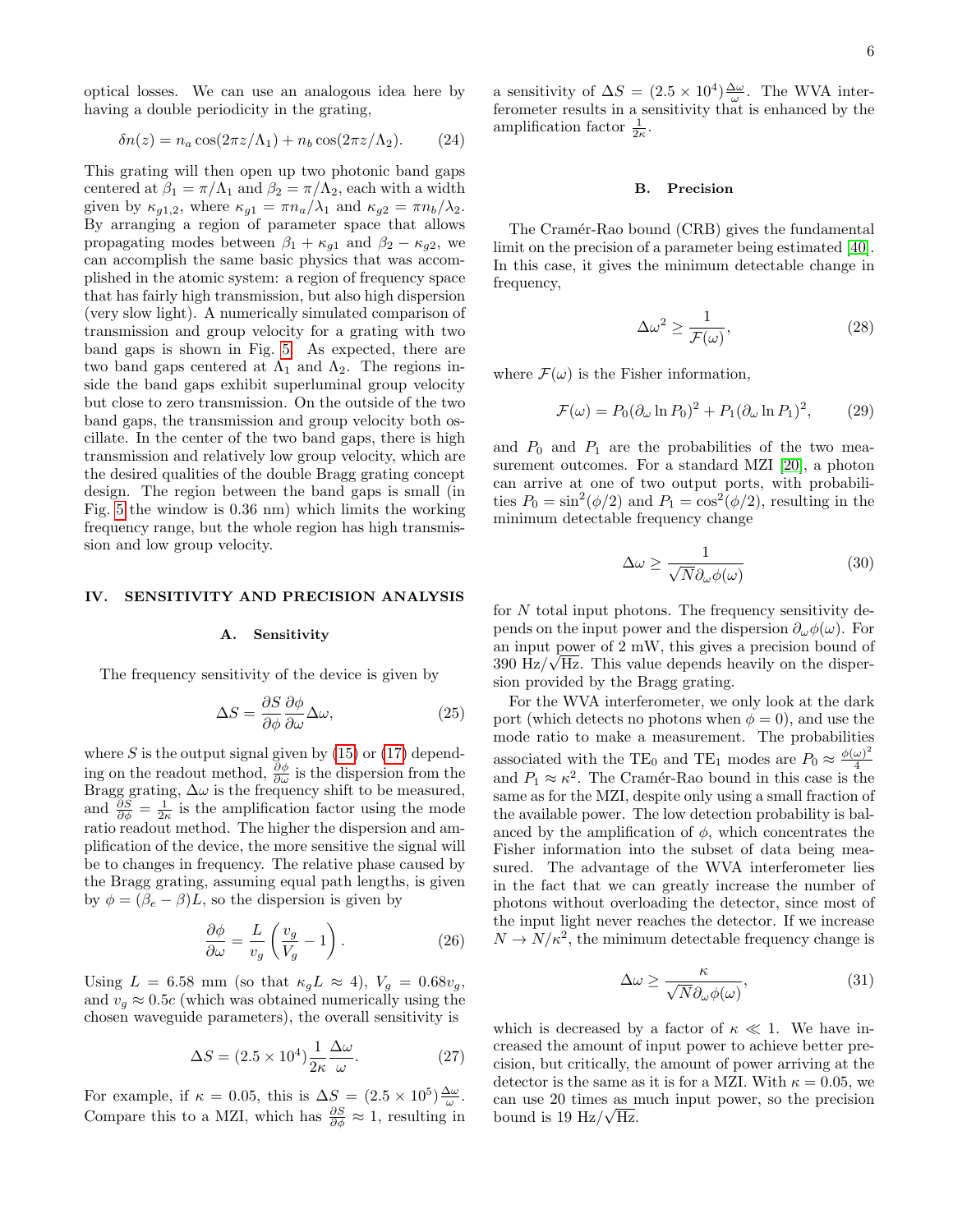### C. Quantum Fisher information

When doing parameter estimation using a quantum state, the quantum Fisher information (QFI)  $\mathcal I$  gives an upper bound on the Fisher information optimized over all possible measurement schemes [\[40\]](#page-11-24). The QFI for the output of the WVA interferometer, including both ports, is  $\mathcal{I} = (\partial_{\omega}\phi)^2$ . This is the maximum possible information that can be gained from the readout. This information is almost entirely concentrated into the dark port, which can be seen by calculating the QFI for the dark port only,  $\mathcal{I} \approx (\partial_{\omega} \phi)^2 (1 - \kappa^2)$ . As  $\kappa \to 0$ , this approaches the total QFI contained in the system. This means in the  $\kappa \ll 1$ limit, the WVA interferometer channels almost all the information in the system into the dark port, even though it contains only a small fraction of the input power.

An optimal measurement will be one whose Fisher information saturates the QFI. If we consider the mode ratio readout method, the Fisher information is  $(\partial_{\omega}\phi)^2$ , as in [\(30\)](#page-5-1). In this case  $\mathcal{F} = \mathcal{I}$ , so reading out the mode ratio is an optimal measurement. If instead we read out the mode displacement as in [\(17\)](#page-3-1), we can treat  $P_{0,1} = I_{L,R}$ and take  $\phi \rightarrow 0$ , to obtain the Fisher information

$$
\mathcal{F} = (\partial_{\omega}\phi)^2 \frac{4(\int_0^d dx \text{TE}_0 \text{TE}_1)^2}{\int_{-d}^d dx |\text{TE}_1|^2} < (\partial_{\omega}\phi)^2.
$$
 (32)

In this case  $\mathcal{F} < \mathcal{I}$ , which means this is not an optimal measurement scheme. Using the chosen waveguide parameters,  $\mathcal{F} \sim 0.6\mathcal{I}$ , which results in a precision loss by a rameters,  $\mathcal{F} \sim 0.6L$ , which results in a precision loss by a factor of only  $\sqrt{0.6}$  compared to the mode ratio method, so it could still be worth using if it is easier to implement experimentally.

## <span id="page-6-0"></span>V. ERROR ANALYSIS

Some of the main errors and sensitivities that affect interferometers are: (1) bias offset error, (2) bias instability, (3) temperature sensitivity, and (4) shock and vibration sensitivity [\[41,](#page-11-25) [42\]](#page-11-26). Bias offset error is the systematic error that the instrument shows when it is at rest. Typically this constant meter reading is a product of fabrication and can be subtracted off in the calibration process. The bias instability, however, corresponds to a relatively slow random walk in the bias offset, which leads to slow random error, which will limit the accuracy of the sensor. In the subsections that follow, we make an analysis and simulation of errors  $(1)$ ,  $(2)$ , and  $(3)$ . Error (4) is difficult to simulate because the error source is not the system itself, but rather the detector electronics and aspects outside the interferometer. It is therefore more accurately measured in the experimental testing of the device. Also, the integrated optical readout greatly reduces shock and vibration sensitivity compared to the free space version. Unless the integrated optical semiconductor structure itself is shattered or severely deformed, this will not be relevant.



<span id="page-6-1"></span>FIG. 6. The response of the phase readout in the MZI and WVA interferometer with an applied bias of  $b = 0.01$  (i.e. 1% of photon detections are misread) and amplification factor  $\kappa = 0.05$ . The closer the response is to the unbiased response (solid black), the more accurate the phase estimate. The offset in the WVA readout is suppressed by a factor of  $2\kappa = 0.1$  compared to the MZI readout. The points on the plot are numerically simulated results, and the lines are the theoretical result  $\phi + \phi_0$ . The simulated results begin to deviate slightly from the theory as  $\phi$  increases since the actual signal is nonlinear, but this is not an issue when  $\phi \ll \kappa \ll 1$ .

We expect that WVA techniques will help in three ways. First, the systematic bias offset in the meter reading will be suppressed compared to a MZI, provided that source of the drift is outside the system itself. Second, even if the offset drifts, as expected in the bias instability noise induced by the detector and surrounding environment, the WVA will also suppress it, even if it is unknown. Third, and perhaps most importantly, the fact that standard commercial detectors saturate after a few tens of mW of power allows us to use much higher input power, and even though the detectors measures only a fraction of that power, we attain a precision equal to that of the entire input power, giving an important practical advantage.

#### A. Bias offset errors

The phase readout can be biased if there are slight imperfections in the interferometer components. This bias could also come from slightly imbalanced loss in the two waveguides leading to the detector, or any number of other possible asymmetries in the system. In practice, this means the device will detect a frequency that is different from the true frequency by some constant offset. In the WVA interferometer, the frequency readout is amplified while the bias offset error is not, so the error is suppressed [\[43\]](#page-11-27).

We can model a bias offset error as a certain fraction of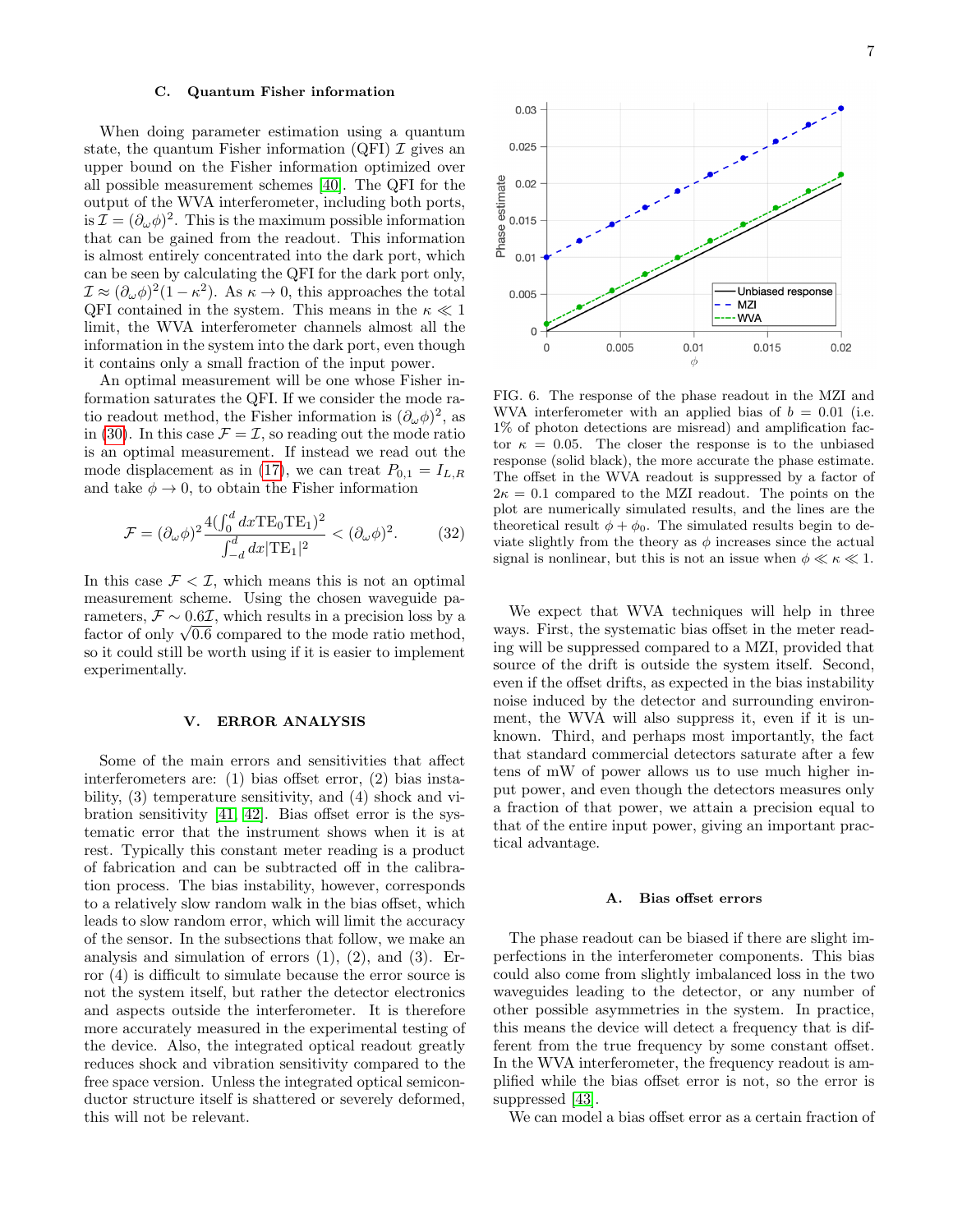photons being misread by the detector. In a MZI, where the signal is given by the difference between the lower and upper waveguide intensities  $S = I_l - I_u$ , we add in a bias by supposing the detector misreads a fraction b of the upper waveguide photons as being in the lower waveguide,  $S = I_l + bI_u - (1 - b)I_u$ . This results in the phase estimate being  $\phi \to \phi + \phi_0$ , where the phase offset is  $\phi_0 \approx b$ . In the WVA interferometer, the signal is given by the mode ratio in the dark port, so we similarly define the bias offset error to be a fraction  $b$  of photons in  $TE_0$  being detected as if they were in  $TE_1$ . This results in a signal  $S \approx \frac{\phi}{2\kappa} + b$ , where we have assumed  $b \ll 1$ to get a linear offset. The phase offset in this case is  $\phi_0 \approx 2\kappa b$ , which has been suppressed by a factor of  $2\kappa$ . The suppression of a bias offset error by the WVA effect is shown in Fig. [6.](#page-6-1)

The offset discussed here is easy to subtract off and calibrate away, so long as it does not drift in time. We will discuss the case of the drifting offset in the next subsection. The interferometer can be calibrated by measuring the phase offset when  $\phi = 0$ , and then accounting for this bias in any future measurements.

#### B. Bias instability

Bias in the interferometer is more difficult to deal with when it varies in time. If the bias factor  $b(t)$  is timedependent, the readout signal  $S$ , and therefore the phase estimate  $\phi$ , will depend on the time-averaged bias factor  $\langle b(t) \rangle$ . We suppose that we can calibrate away the constant offset from the fabrication of the device, and only have to contend with the time-varying bias instability. We model the bias instability as a random walk  $b = \sum_i B_i$  in the bias offset, where  $B_i$  is a normally distributed random variable with mean  $\langle B_i \rangle = 0$  and standard deviation  $1 \times 10^{-5}/s$ . This number is typical of what we expect from thermal drifts.

The drifting bias offset  $b(t)$  causes a corresponding drift in the phase offset  $\phi_0(t)$ , and we know from the previous section that  $\phi_0 = b$  for the MZI and  $\phi_0 = 2\kappa b$ for WVA. The standard deviation of the drift in phase offset for the same amplitude and time scale of the bias instability is then  $5.7 \times 10^{-4}$  °/s for the MZI, and is suppressed to  $5.7 \times 10^{-5}$  °/s for the WVA with  $\kappa = 0.05$ . The sum of detected signals for a MZI and the WVA interferometer (using the mode displacement readout technique for closer analogy with the MZI signal) under influence of such a bias offset is shown in Fig. [7.](#page-7-0) As with the constant bias offset, this suppression can be enhanced by increasing the amplification in the WVA interferometer.

To quantify the advantage of this method, we compute the Allan variance of the MZI and the WVA interferometer [\[41,](#page-11-25) [42,](#page-11-26) [44\]](#page-11-28). The Allan variance is a measure of how quickly the rate of an accumulating signal is changing. It is calculated by grouping a sequence of N data points  $x_i$ 



<span id="page-7-0"></span>FIG. 7. The phase estimate  $\phi_{est}$  being read out by the detector is shown under the influence of a time-varying bias  $b(t)$ with a mean of zero and standard deviation of  $1 \times 10^{-5}/s$ . The actual phase is  $\phi = 0$ . We use 2 mW of power at a wavelength of 1550 nm. We plot 1000 intermediate time steps, so each step includes  $\sim 10^{11}$  photons, each of which is detected as being in one of two output ports. Five sample trajectories (thin lines) and their average (thick line) are shown for both WVA and MZI under the same time-dependent bias. The bias instability  $b(t)$  can be seen in the slope of the sum of signals  $\sim \phi_{est}t$ . For the MZI, we treat each photon as arriving either in the upper or lower output port. For the WVA interferometer, we treat each photon as if it arrived at the most likely position  $\langle x_{L,R} \rangle$  on the left or right side of the dark port, and use [\(16\)](#page-3-3). The time drift for the WVA interferometer is suppressed by around two orders of magnitude compared to the MZI (note the different y-axis scales). This advantage is quantified more precisely in Fig. [8.](#page-8-0)

into time bins of length  $\tau = m dt$ , and using

$$
\sigma_A^2 = \frac{1}{2\tau^2 (N - 2m)} \sum_{i=1}^{N-2m} (x_{i+2m} - 2x_{i+m} + x_i)^2.
$$
 (33)

The Allan variance is generally minimized over the sampling time  $\tau$ . If the bias is very unstable, the signal will change by very different amounts over each sampling time, and the Allan variance (and Allan deviation  $\sigma_A$ ) will be large. A comparison of the Allan deviation for MZI and WVA is in Fig. [8,](#page-8-0) which confirms that the effect of bias instability is greatly reduced by the WVA effect.

#### C. Thermal effects

The temperature stability of the sensor is affected by the thermally dependent index of refraction of the waveguide materials. On one hand, this is helpful because heaters can be placed near the waveguides in order to fine tune their optical properties. On the other hand,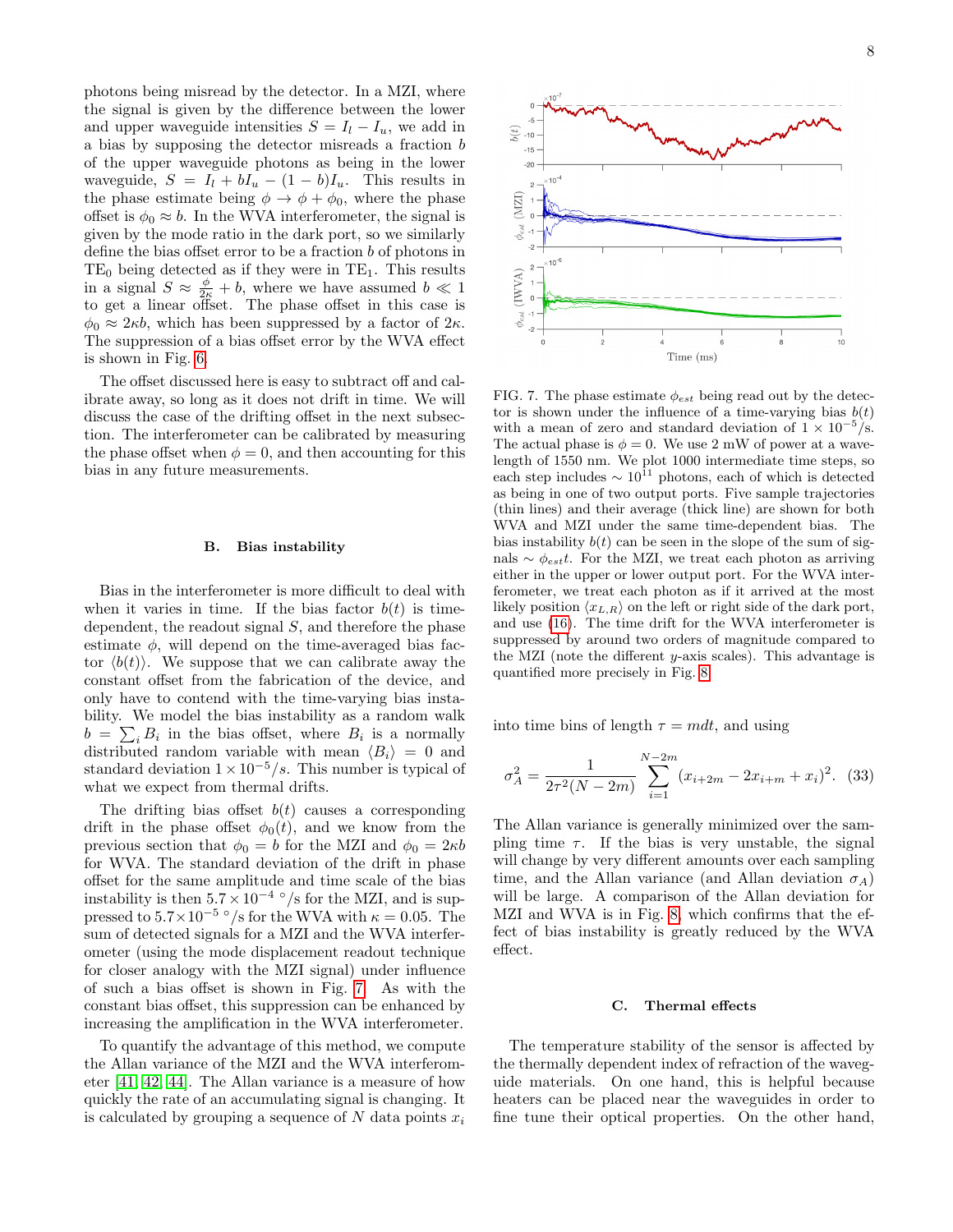

<span id="page-8-0"></span>FIG. 8. A comparison of the Allan deviation for MZI and WVA, over a range of sampling times  $\tau$ , for the average detector signal shown in Fig. [7.](#page-7-0) The values on the y-axis are large because  $\sigma_A(\tau)$  is based on the cumulative signal, which is proportional to the number of detected photons. The Allan deviation is larger at first because of high-frequency noise, reaches a minimum as the sampling time smoothes out this noise, then increases again to due to long-term drifts in  $b(t)$ . The Allan deviation in WVA, with an amplification factor of  $\kappa = 0.05$ , is lowered by an average factor of ~ 0.0076. This means this sensor is affected by the bias instability less by that same factor than the MZI. The suppression is not exactly the same for all  $\tau$  since this is based on an average of only 5 trajectories, as shown in Fig. [7.](#page-7-0) The advantage of using WVA grows if we use a smaller  $\kappa$ .

undesired temperature shifts can create systematic errors in the accuracy of the measurement readings. We quantify this behavior using the thermo-optic effect in our materials of choice  $(Si<sub>3</sub>N<sub>4</sub>$  for the core and  $SiO<sub>2</sub>$  for the cladding),

$$
\frac{dn_1}{dT} = 2.45 \times 10^{-5} / ^{\circ} \text{C}
$$
\n
$$
\frac{dn_2}{dT} = 9.5 \times 10^{-6} / ^{\circ} \text{C},
$$
\n(34)

where  $T$  is the temperature [\[45\]](#page-11-29). The propagation of the  $TE<sub>0</sub>$  mode through the waveguide is described by the effective index of refraction  $\bar{n} = 1.82$ , which was determined numerically using the chosen waveguide parameters and the techniques laid out in Section [II.](#page-0-1) The effective thermo-optic coefficient is determined in Fig. [9](#page-8-1) to be  $\frac{\partial \bar{n}_0}{\partial T} = 2.39 \times 10^{-5}$ . The same argument also applies to  $TE_1$ , which will have a different effective thermo-optic coefficient,  $\frac{\partial \bar{n}_1}{\partial T} = 1.19 \times 10^{-5}$ . The most sensitive temperature dependence will be in the acquired phase in the system. The phase difference between the  $TE_0$  mode in the two arms (assuming a uniform shift of  $n$ ) will be given by

$$
\Delta \phi = 2\pi \bar{n}(T)\Delta L/\lambda, \qquad (35)
$$



<span id="page-8-1"></span>FIG. 9. Numerical simulation of the effective index of refraction  $\bar{n}$  as the temperature changes, by solving [\(3\)](#page-1-1) for the appropriate range of  $n_1$  and  $n_2$ . This uses the thermooptic coefficients  $\frac{dn}{dT} = 2.45 \times 10^{-5}$  for the Si<sub>3</sub>N<sub>4</sub> core and  $\frac{dn}{dT} = 9.5 \times 10^{-6}$  for the SiO<sub>2</sub> cladding. The slope gives an effective thermo-optic coefficient of  $\frac{\partial \bar{n}}{\partial T} = 2.39 \times 10^{-5}$ , which is between  $\frac{\partial n_1}{\partial T}$  and  $\frac{\partial n_2}{\partial T}$  as we should expect. The value of  $\bar{n}$  is highlighted at  $T = 25^{\circ}\text{C}$ , corresponding to the values  $n_1 = 1.98$  and  $n_2 = 1.45$  used elsewhere in this paper.

where  $\Delta L$  is the path length difference between arms of the interferomter. Consequently, a temperature fluctuation  $\delta T$  will result in a phase drift of

$$
\delta \phi = \frac{\partial \phi}{\partial T} \delta T,\tag{36}
$$

where

<span id="page-8-2"></span>
$$
\frac{\partial \phi}{\partial T} = \frac{2\pi \Delta L}{\lambda} \frac{\partial \bar{n}_0}{\partial T} \approx 0.001\text{/}^{\circ}\text{C},\tag{37}
$$

where we have used a path length difference of 10  $\mu$ m and wavelength of 1550 nm. In experiments, this length mismatch is likely an overestimate, so we may well have better temperature robustness in actual experiments. Using the dispersion from the Bragg grating given in [\(26\)](#page-5-2), we can convert this phase sensitivity into a frequency sensitivity of

$$
\frac{1}{\omega} \frac{d\omega}{dT} = \frac{1}{\omega} \frac{d\omega}{d\phi} \frac{d\phi}{dT} \approx 3.9 \times 10^{-8} / \text{°C}.
$$
 (38)

Since the modes have different thermo-optic coefficients, there will also be some unwanted phase difference

$$
\delta\phi_{01} = \frac{\partial\phi_{01}}{\partial T} \delta T \tag{39}
$$

between  $TE_0$  and  $TE_1$  that accumulates between the mode converter and the post-selection, where

$$
\frac{\partial \phi_{01}}{\partial T} = \frac{2\pi \Delta L}{\lambda} \left( \frac{\partial \bar{n}_0}{\partial T} - \frac{\partial \bar{n}_1}{\partial T} \right) \approx 5 \times 10^{-4} / \text{°C.} \quad (40)
$$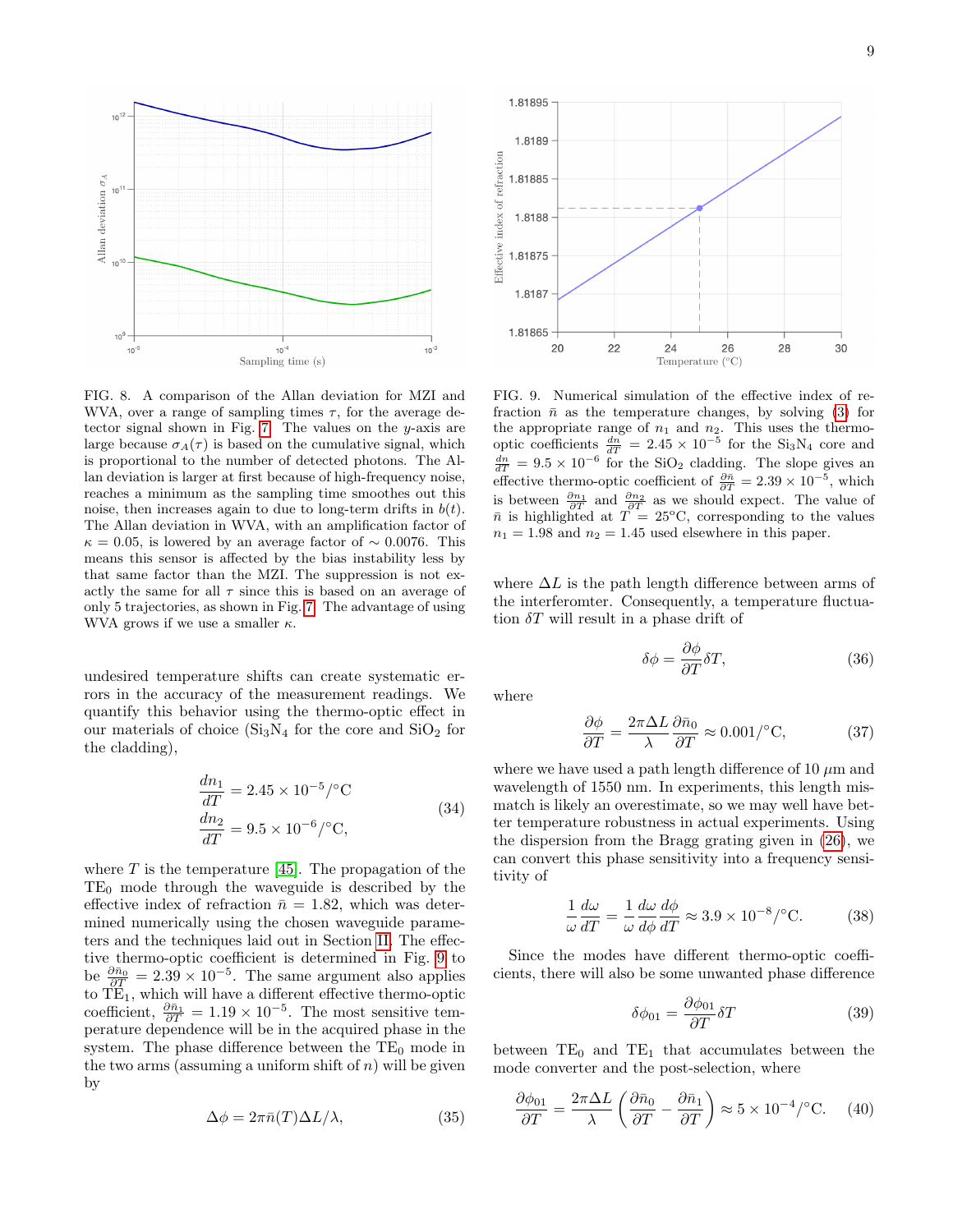This relative phase between modes causes the dark port mode in [\(14\)](#page-2-2) to be altered to

$$
\psi_d \approx i\kappa \left[ \text{TE}_1(x) + e^{i\delta\phi_{01}} \left( \frac{\phi}{2\kappa} \right) \text{TE}_0(x) \right]. \tag{41}
$$

If the readout is done using the mode ratio (see Section [II\)](#page-0-1), then the signal is unaffected. However, if the readout is done using the displacement of the mode profile, then the amplification in [\(17\)](#page-3-1) is reduced when the modes are out of phase, such that

$$
S \approx \frac{\alpha \phi(\omega)}{\kappa} \cos \delta \phi_{01}.
$$
 (42)

This is a negligible effect compared to the linear phase drift in [\(37\)](#page-8-2), since  $\delta\phi$ ,  $\delta\phi_{01} \ll 1$  at reasonable temperature drifts.

#### D. Shock and vibration sensitivity

One of the principal advantages of using an integrated optics chip is stability in the presence of shocks and vibrations (see e.g. [\[46\]](#page-12-0)). The field boundary conditions and relative phases are preserved under a translation of the device, and should represent an extremely small contribution to measurement uncertainty for this device. Unlike sensors based on mechanical elements, the optical readout inside the integrated geometry makes this system highly robust to shocks to the system. The only possible damage to the system is if the shock is so great that the chip itself becomes mechanically damaged. Another possible weakness of the system is the process of coupling light into and out of the system, and directing it into a detector. This can be overcome in several ways. Further enhancements to the robustness can be obtained if necessary by integrating the photodetectors into the chip geometry.

# <span id="page-9-0"></span>VI. CONCLUSIONS

This analysis outlines a path forward to implementing a chip-scale frequency sensor enhanced using weak value amplification. This is done with a dispersive element to imprint a frequency-sensitive phase shift on the light, a mode converter to introduce a small perturbation, and an interferometer to read out that phase via intensity differences on two detectors. We have shown that the WVA method concentrates the total information content into a small fraction of the input power, which allows us to amplify the signal without amplifying the technical noise. We esimate a precision bound of 19  $\rm Hz/\sqrt{Hz}$ based on readily attainable waveguide parameters and √  $2 \text{ mW}$  of detected power, compared to 390 Hz/ $\sqrt{\text{Hz}}$  for a standard MZI. This technique also mitigates errors due to a constant or time-varying bias in the interferometer.

While the waveguide geometry necessitates many differences from the free space version, we have shown how the effect can be realized, and provided a number of options for doing so, including an analysis of Bragg gratings with either one or two resonances. The integrated optics environment offers several advantages compared to the free space version, including easier parallelization and resistance to shock and vibration sensitivity.

There are several directions that can be taken to enhance this method. Nonclassical light, such as a squeezed state, could be injected into the unused input port of the interferometer so as to apply existing quantum metrology methods to further improve phase sensitivity beyond the standard quantum limit. Recycling of the bright port photons could also be implemented by adding a guided loop to re-inject lost light. The basic interferometer design provided here can also be applied to many other problems in metrology. By replacing the dispersive element with other components, it is possible to encode other small parameters into the relative phase, which can then be amplified in the same way.

# VII. ACKNOWLEDGMENTS

We are grateful to Marco Lopez and John C. Howell for helpful comments and discussions. This work was funded by Leonardo DRS technologies.

# VIII. DISCLOSURES

ANJ discloses that a portion of this research was conducted outside of the University of Rochester through his LLC. Financial interests include ownership and fiduciary roles in the LLC.

#### <span id="page-9-1"></span>Appendix A: Bragg grating simulations

The following section details the numerical methods used to create the Bragg grating simulations in Section [III.](#page-3-0) The grating is treated as a lumped element, and its effects are calculated using a transfer matrix method. Two variants will be discussed here: the fundamental transfer matrix approach and the thin layer approach.

#### 1. Fundamental matrix approach

The fundamental matrix approach is computationally inexpensive and easy to implement, but only works for a single-frequency grating. It consists of finding a matrix F that relates the forward- and backward-traveling waves  $A_f$  and  $A_b$  at either side of the grating. This can be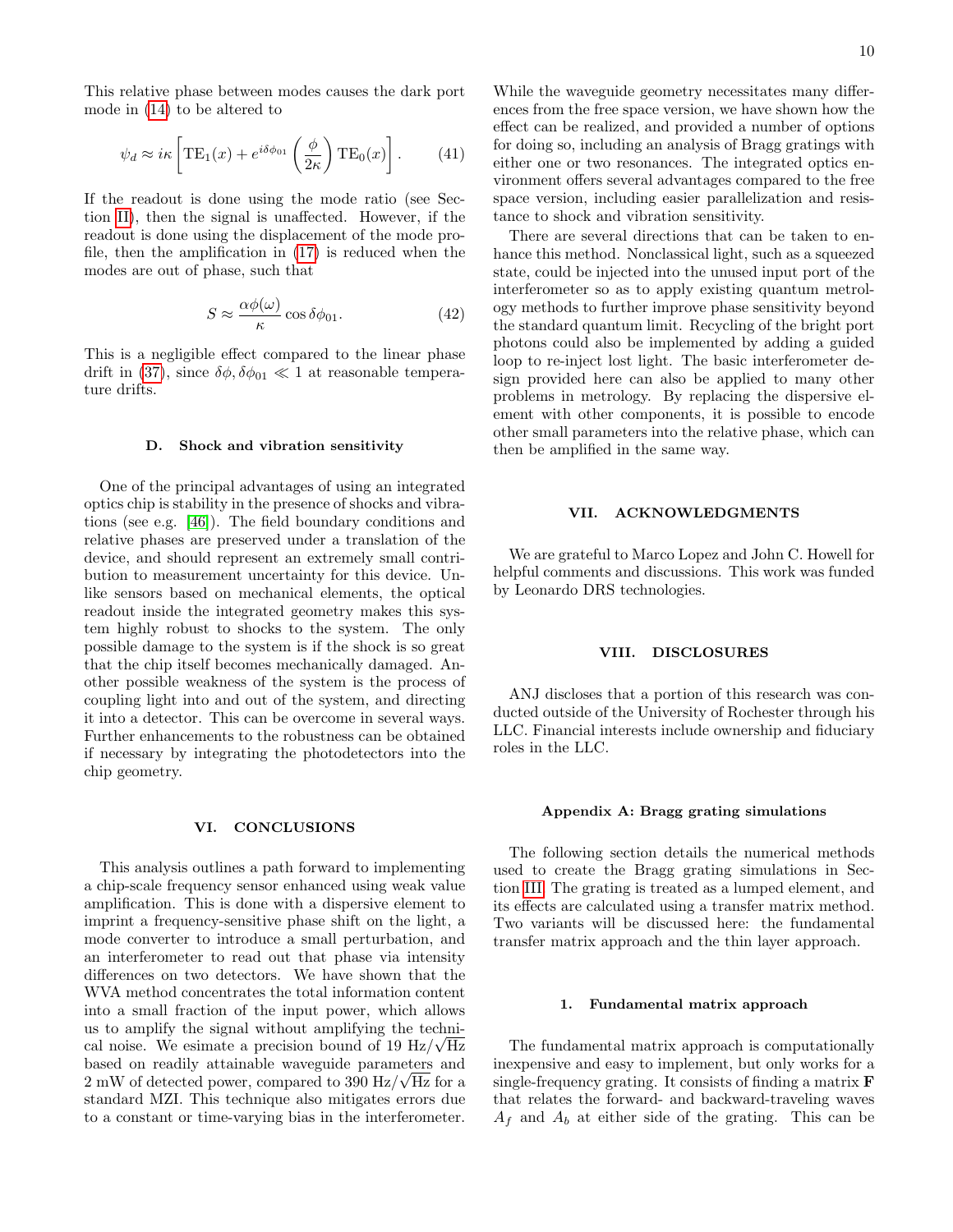written as a matrix equation,

$$
\begin{bmatrix} A_f(0) \\ A_b(0) \end{bmatrix} = \begin{bmatrix} F_{11} & F_{12} \\ F_{21} & F_{22} \end{bmatrix} \begin{bmatrix} A_f(L)e^{-i\beta L} \\ A_b(L)e^{i\beta L} \end{bmatrix},
$$
 (A1)

where we set  $A_b(L)$  to zero. The matrix elements of F, which can be calculated using coupled-mode theory [\[29,](#page-11-13) [37\]](#page-11-21), are

$$
F_{11} = F_{22}^* = \left(\cos qL + \frac{i\delta}{q}\sin qL\right)e^{i\beta_B L}
$$
  
\n
$$
F_{21} = F_{12}^* = -\frac{i\kappa_g}{q}\sin qLe^{i(\beta_B L - \pi/2)}.
$$
\n(A2)

<span id="page-10-9"></span>The reflection and transmission coefficients are then

$$
r_g = \frac{F_{21}}{F_{11}} \n t_g = \frac{1}{F_{11}},
$$
\n(A3)

and can be used to calculate the transmission and group delay of the grating using [\(22\)](#page-4-1).

## 2. Thin layer approach



<span id="page-10-8"></span>FIG. 10. A model of a Bragg grating with arbitrary  $n(z)$  used in the thin layer approach.

To simulate a grating with two band gaps, or any other arbitrary  $n(z)$ , we can use the thin layer method [\[37,](#page-11-21) [47\]](#page-12-1). We model the grating as N thin segments of length  $l \ll L$ , each with an approximately constant index of refraction, as shown in Fig. [10.](#page-10-8) The index of segment  $p$ is  $n_p \equiv n(pl)$ . We can relate the forward- and backwardtraveling waves across an interface using

$$
\begin{bmatrix} A^f_{p-1} \\ A^b_{p-1} \end{bmatrix} = \frac{1}{2n_p} \mathbf{M}_p \mathbf{T}_p \begin{bmatrix} A^f_p \\ A^b_p \end{bmatrix},
$$
 (A4)

where

$$
\frac{1}{2n_p} \mathbf{M}_p = \frac{1}{2n_p} \begin{bmatrix} n_{p-1} + n_p & n_{p-1} - n_p \\ n_{p-1} - n_p & n_{p-1} + n_p \end{bmatrix}
$$
 (A5)

is derived [\[37\]](#page-11-21) using the Fresnel equations to relate the forward- and backward-traveling waves at each interface, and

$$
\mathbf{T}_p = \begin{bmatrix} e^{-i\frac{2\pi}{\lambda}n_p l} & 0\\ 0 & e^{i\frac{2\pi}{\lambda}n_p l} \end{bmatrix} . \tag{A6}
$$

implements the phase resulting from propagation by a distance l through a segment with index of refraction  $n_p$ . The full effect of the grating is the product of the matrices representing each layer,

$$
\mathbf{F} = \prod_{p=1}^{N} \frac{1}{2n_p} \mathbf{M}_p \mathbf{T}_p.
$$
 (A7)

The transmission and reflection coefficients can then be calculated in the same way as before, using [\(A3\)](#page-10-9). The thin layer approach is more computationally expensive than the fundamental matrix approach since it must include many segments within each grating period in order to be accurate, but it allows for any arbitrary periodic index variation  $n(z)$ .

- <span id="page-10-0"></span>[1] Y. Aharonov, D. Z. Albert, and L. Vaidman, How the result of a measurement of a component of the spin of a spin-1/2 particle can turn out to be 100, Physical review letters 60, 1351 (1988).
- [2] I. M. Duck, P. M. Stevenson, and E. C. G. Sudarshan, The sense in which a "weak measurement" of a spin- $\frac{1}{2}$ particle's spin component yields a value 100, [Phys. Rev.](https://doi.org/10.1103/PhysRevD.40.2112) D 40[, 2112 \(1989\).](https://doi.org/10.1103/PhysRevD.40.2112)
- <span id="page-10-1"></span>[3] J. Dressel, Weak values as interference phenomena, [Phys.](https://doi.org/10.1103/PhysRevA.91.032116) Rev. A 91[, 032116 \(2015\).](https://doi.org/10.1103/PhysRevA.91.032116)
- <span id="page-10-2"></span>[4] K. Lyons, J. C. Howell, and A. N. Jordan, Noise suppression in inverse weak value-based phase detection, [Quantum Studies: Mathematics and Foundations](https://doi.org/10.1007/s40509-017-0145-7) 5, 579 [\(2018\).](https://doi.org/10.1007/s40509-017-0145-7)
- <span id="page-10-3"></span>[5] P. B. Dixon, D. J. Starling, A. N. Jordan, and J. C. Howell, Ultrasensitive beam deflection measurement via interferometric weak value amplification, Physical review letters 102, 173601 (2009).
- <span id="page-10-4"></span>[6] J. Martínez-Rincón, C. A. Mullarkey, G. I. Viza, W.-T. Liu, and J. C. Howell, Ultrasensitive inverse weak-value tilt meter, Opt. Lett. 42[, 2479 \(2017\).](https://doi.org/10.1364/OL.42.002479)
- <span id="page-10-5"></span>[7] O. Hosten and P. Kwiat, Observation of the spin Hall effect of light via weak measurements, [Science](https://doi.org/10.1126/science.1152697) 319, 787 [\(2008\).](https://doi.org/10.1126/science.1152697)
- <span id="page-10-6"></span>[8] L. J. Salazar-Serrano, D. Barrera, W. Amaya, S. Sales, V. Pruneri, J. Capmany, and J. P. Torres, Enhancement of the sensitivity of a temperature sensor based on fiber Bragg gratings via weak value amplification, [Opt. Lett.](https://doi.org/10.1364/OL.40.003962) 40[, 3962 \(2015\).](https://doi.org/10.1364/OL.40.003962)
- <span id="page-10-7"></span>[9] M. Dobosz and M. Kożuchowski, Overview of the laserwavelength measurement methods, [Optics and Lasers in](https://doi.org/https://doi.org/10.1016/j.optlaseng.2017.06.006) Engineering 98[, 107 \(2017\).](https://doi.org/https://doi.org/10.1016/j.optlaseng.2017.06.006)
- [10] P. J. Fox, R. E. Scholten, M. R. Walkiewicz, and R. E. Drullinger, A reliable, compact, and low-cost Michelson wavemeter for laser wavelength measurement, [American](https://doi.org/10.1119/1.19335) [Journal of Physics](https://doi.org/10.1119/1.19335) 67, 624 (1999).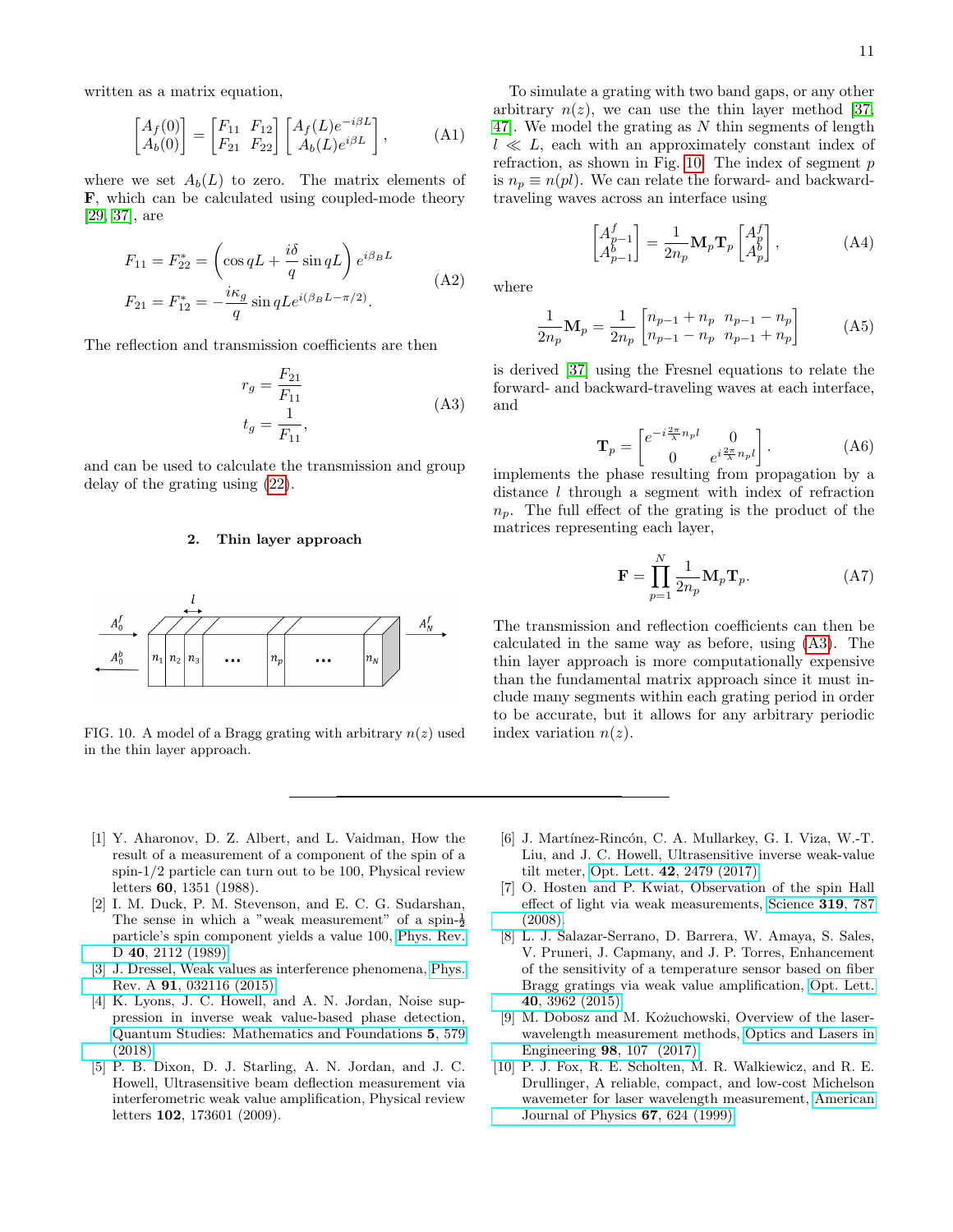- [11] M.-L. Junttila and B. Stahlberg, Laser wavelength measurement with a Fourier transform wavemeter, [Applied](https://doi.org/10.1364/ao.29.003510) Optics 29[, 3510 \(1990\).](https://doi.org/10.1364/ao.29.003510)
- [12] L. Yan, B. Chen, W. Yang, R. Wei, and S. Zhao, A novel laser wavelength meter based on the measurement of synthetic wavelength, [Review of Scientific Instruments](https://doi.org/10.1063/1.3494615) 81, [115104 \(2010\).](https://doi.org/10.1063/1.3494615)
- [13] G. R. Vargas, A dual Mach-Zehnder interferometer wavelength measurement device using silicon over insulator technology, in [7th IEEE Annual Information Technol](https://doi.org/10.1109/IEMCON.2016.7746275)[ogy, Electronics and Mobile Communication Conference,](https://doi.org/10.1109/IEMCON.2016.7746275) [IEEE IEMCON 2016](https://doi.org/10.1109/IEMCON.2016.7746275) (Institute of Electrical and Electronics Engineers Inc., 2016).
- <span id="page-11-0"></span>[14] T. Hori, K. Araki, H. Inomata, and T. Matsui, Variablefinesse wideband Fabry–Perot wavemeter for far-infrared and millimeter waves, [Optics Letters](https://doi.org/10.1364/ol.14.000302) 14, 302 (1989).
- <span id="page-11-1"></span>[15] D. J. Starling, P. B. Dixon, A. N. Jordan, and J. C. Howell, Precision frequency measurements with interferometric weak values, Phys. Rev. A 82[, 063822 \(2010\).](https://doi.org/10.1103/PhysRevA.82.063822)
- <span id="page-11-2"></span>[16] J. Steinmetz, K. Lyons, M. Song, J. Cardenas, and A. N. Jordan, Precision frequency measurement on a chip using weak value amplification, in [Quantum Communications](https://doi.org/10.1117/12.2529564) [and Quantum Imaging XVII](https://doi.org/10.1117/12.2529564), Vol. 11134, edited by K. S. Deacon, International Society for Optics and Photonics (SPIE, 2019) pp. 102 – 111.
- <span id="page-11-3"></span>[17] M. Song, J. Steinmetz, Y. Zhang, J. Nauriyal, M. G. Baez, A. N. Jordan, and J. Cardenas, Enhanced on-chip phase measurement by weak value amplification, in 2020 Conference on Lasers and Electro-Optics (CLEO) (2020) pp. 1–2.
- <span id="page-11-4"></span>[18] J. Dressel, K. Lyons, A. N. Jordan, T. M. Graham, and P. G. Kwiat, Strengthening weak-value amplification with recycled photons, Phys. Rev. A 88[, 023821 \(2013\).](https://doi.org/10.1103/PhysRevA.88.023821)
- <span id="page-11-5"></span>[19] K. Lyons, J. Dressel, A. N. Jordan, J. C. Howell, and P. G. Kwiat, Power-recycled weak-value-based metrology, [Phys. Rev. Lett.](https://doi.org/10.1103/PhysRevLett.114.170801) 114, 170801 (2015).
- <span id="page-11-6"></span>[20] L. Pezzé, A. Smerzi, G. Khoury, J. F. Hodelin, and D. Bouwmeester, Phase detection at the quantum limit with multiphoton mach-zehnder interferometry, [Phys.](https://doi.org/10.1103/PhysRevLett.99.223602) Rev. Lett. 99[, 223602 \(2007\).](https://doi.org/10.1103/PhysRevLett.99.223602)
- <span id="page-11-7"></span>[21] A. Crespi, R. Osellame, R. Ramponi, D. J. Brod, E. F. Galvao, N. Spagnolo, C. Vitelli, E. Maiorino, P. Mataloni, and F. Sciarrino, Integrated multimode interferometers with arbitrary designs for photonic boson sampling, Nature Photonics 7, 545 (2013).
- <span id="page-11-8"></span>[22] V. Menon, W. Tong, C. Li, F. Xia, I. Glesk, P. Prucnal, and S. Forrest, All-optical wavelength conversion using a regrowth-free monolithically integrated Sagnac interferometer, IEEE Photonics Technology Letters 15, 254 (2003).
- <span id="page-11-9"></span>[23] E. Jahn, N. Agrawal, W. Pieper, H.-J. Ehrke, D. Franke, W. Furst, and C. Weinert, Monolithically integrated nonlinear Sagnac interferometer and its application as a 20 gbit/s all-optical demultiplexer, Electronics Letters 32, 782 (1996).
- <span id="page-11-10"></span>[24] J. A. Geen, S. J. Sherman, J. F. Chang, and S. R. Lewis, Single-chip surface micromachined integrated gyroscope with  $50^{\circ}/h$  Allan deviation, [IEEE Journal of Solid-State](https://doi.org/10.1109/JSSC.2002.804345) Circuits 37[, 1860 \(2002\).](https://doi.org/10.1109/JSSC.2002.804345)
- [25] C. Sorrentino, J. R. E. Toland, and C. P. Search, Ultrasensitive chip scale Sagnac gyroscope based on periodically modulated coupling of a coupled resonator optical waveguide, [Opt. Express](https://doi.org/10.1364/OE.20.000354) 20, 354 (2012).
- [26] D. K. Shaeffer, MEMS inertial sensors: A tutorial

overview, [IEEE Communications Magazine](https://doi.org/10.1109/MCOM.2013.6495768) 51, 100 [\(2013\).](https://doi.org/10.1109/MCOM.2013.6495768)

- <span id="page-11-11"></span>[27] K. Zandi, B. Wong, J. Zou, R. V. Kruzelecky, W. Jamroz, and Y. Peter, In-plane silicon-on-insulator optical MEMS accelerometer using waveguide Fabry-Perot microcavity with silicon/air Bragg mirrors, in [2010 IEEE](https://doi.org/10.1109/MEMSYS.2010.5442337) [23rd International Conference on Micro Electro Mechan](https://doi.org/10.1109/MEMSYS.2010.5442337)[ical Systems \(MEMS\)](https://doi.org/10.1109/MEMSYS.2010.5442337) (2010) pp. 839–842.
- <span id="page-11-12"></span>[28] S. Assefa, F. Xia, and Y. A. Vlasov, Reinventing germanium avalanche photodetector for nanophotonic on-chip optical interconnects, Nature 464, 80 (2010).
- <span id="page-11-13"></span>[29] G. Agrawal, Lightwave Technology: Components and Devices (Wiley-Interscience, 2004).
- <span id="page-11-14"></span>[30] D. J. Blumenthal, R. Heideman, D. Geuzebroek, A. Leinse, and C. Roeloffzen, Silicon nitride in silicon photonics, [Proceedings of the IEEE](https://doi.org/10.1109/JPROC.2018.2861576) 106, 2209 (2018).
- <span id="page-11-15"></span>[31] A. Ghatak and K. Thyagarajan, An introduction to fiber optics (Cambridge university press, 1998).
- <span id="page-11-18"></span>[32] S. Longhi, M. Marano, P. Laporta, and M. Belmonte, Superluminal optical pulse propagation at  $1.5\mu$ m in periodic fiber Bragg gratings, Phys. Rev. E 64[, 055602 \(2001\).](https://doi.org/10.1103/PhysRevE.64.055602)
- <span id="page-11-19"></span>[33] S. Longhi, M. Marano, M. Belmonte, and P. Laporta, Superluminal pulse propagation in linear and nonlinear photonic grating structures, [IEEE Journal of Selected Topics](https://doi.org/10.1109/JSTQE.2002.807976) [in Quantum Electronics](https://doi.org/10.1109/JSTQE.2002.807976) 9, 4 (2003).
- <span id="page-11-16"></span>[34] H. Wen, M. Terrel, S. Fan, and M. Digonnet, Sensing with slow light in fiber Bragg gratings, [IEEE Sensors](https://doi.org/10.1109/JSEN.2011.2135343) Journal 12[, 156 \(2012\).](https://doi.org/10.1109/JSEN.2011.2135343)
- <span id="page-11-17"></span>[35] O. Schwelb, Transmission, group delay, and dispersion in single-ring optical resonators and add/drop filters - A tutorial overview, [Journal of Lightwave Technology](https://doi.org/10.1109/JLT.2004.827666) 22, [1380 \(2004\).](https://doi.org/10.1109/JLT.2004.827666)
- <span id="page-11-20"></span>[36] L. Poladian, Group-delay reconstruction for fiber Bragg gratings in reflection and transmission, [Opt. Lett.](https://doi.org/10.1364/OL.22.001571) 22, [1571 \(1997\).](https://doi.org/10.1364/OL.22.001571)
- <span id="page-11-21"></span>[37] I. Petermann, Fibre Bragg Gratings: Realization, Characterization and Simulation, Ph.D. thesis, Royal Institute of Technology (2007).
- <span id="page-11-22"></span>[38] R. M. Camacho, M. V. Pack, and J. C. Howell, Lowdistortion slow light using two absorption resonances, Phys. Rev. A 73[, 063812 \(2006\).](https://doi.org/10.1103/PhysRevA.73.063812)
- <span id="page-11-23"></span>[39] D. J. Starling, S. M. Bloch, P. K. Vudyasetu, J. S. Choi, B. Little, and J. C. Howell, Double lorentzian atomic prism, Physical Review A 86, 023826 (2012).
- <span id="page-11-24"></span>[40] M. G. A. Paris, Quantum estimation for quantum technology, [International Journal of Quantum Information](https://doi.org/10.1142/S0219749909004839) 07[, 125 \(2009\).](https://doi.org/10.1142/S0219749909004839)
- <span id="page-11-25"></span>[41] L. B. Pupo, Characterization of errors and noises in MEMS inertial sensors using Allan variance method, Ph.D. thesis, Universitat Politècnica de Catalunya (2016).
- <span id="page-11-26"></span>[42] M. Pachwicewicz, J. Weremczuk, and K. Danielewski, MEMS inertial sensors measurement errors, in [Photonics](https://doi.org/10.1117/12.2501612) [Applications in Astronomy, Communications, Industry,](https://doi.org/10.1117/12.2501612) [and High-Energy Physics Experiments 2018](https://doi.org/10.1117/12.2501612) , Vol. 10808, edited by R. S. Romaniuk and M. Linczuk, International Society for Optics and Photonics (SPIE, 2018) pp. 1832 – 1840.
- <span id="page-11-27"></span>[43] S. Pang, J. R. G. Alonso, T. A. Brun, and A. N. Jordan, Protecting weak measurements against systematic errors, Phys. Rev. A 94[, 012329 \(2016\).](https://doi.org/10.1103/PhysRevA.94.012329)
- <span id="page-11-28"></span>[44] W. J. Riley, [Handbook of frequency stability analysis](https://doi.org/10.6028/NIST.SP.1065), Tech. Rep. (Gaithersburg, MD, 2008).
- <span id="page-11-29"></span>[45] A. Arbabi and L. L. Goddard, Measurements of the re-